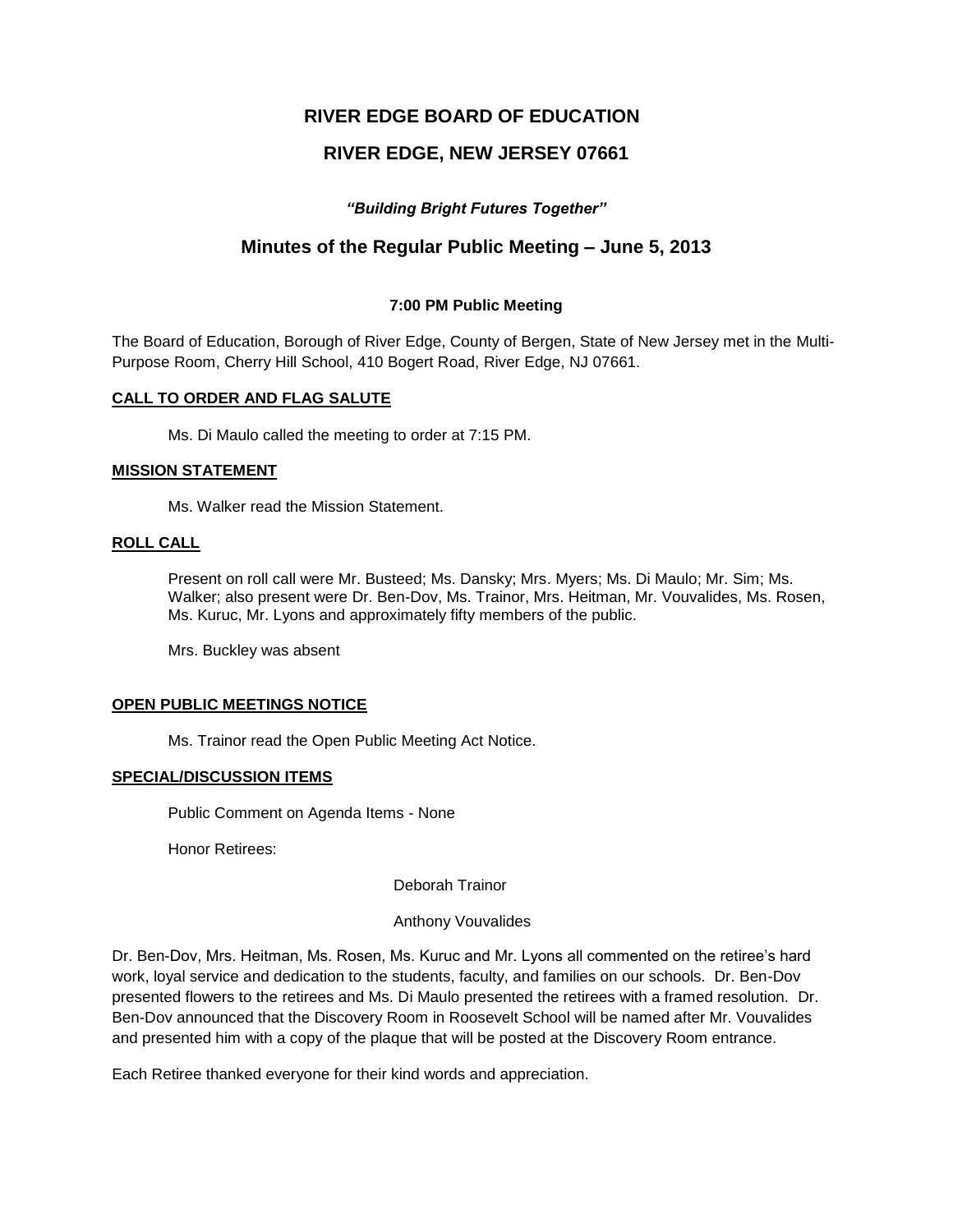## **RESOLUTIONS TO RECOGNIZE OUR HONOREES**

## **Honor Retiree Deborah Trainor**

Motion by Ms. Walker

Seconded by Mr. Busteed

*WHEREAS, Deborah Trainor has announced her retirement after 25 years of dedicated service as a bookkeeper, Assistant BA and Business Administrator/Board Secretary for which almost 10 of those years is at River Edge Public Schools; and*

*WHEREAS, her contributions and guidance to Superintendents, Board of Education presidents, Board trustees and the business office for the River Edge District was invaluable; and*

*WHEREAS, her wealth of information and financial guidance to the administrative team to successfully develop and oversee all budgets and monetary needs; and*

*WHEREAS, she has introduced online: management for purchasing, payroll, substitute assignments, the River Edge Employee Portal; and her knitting expertise; and*

*WHEREAS, her care and strategic planning for the facilities, new construction and furnishings, were extremely detail oriented and beneficial; and*

*WHEREAS, she has been instrumental in the acquisition of our very first River Edge bus; and*

*WHEREAS, after her years of faithful service to River Edge School District she wishes to retire, now therefore, is it*

*NOW THEREFORE BE IT RESOLVED, that the Board of Education of the Borough of River Edge on this fifth day of June, Two Thousand Thirteen spreads upon its Minutes this Resolution of Appreciation for her valued service; and*

*BE IT FURTHER RESOLVED, that the River Edge community offers its best wishes to Deborah Trainor for a long, happy, healthy and productive retirement and its gratitude for her years of service to the District.* 

Ayes: Mr. Busteed, Ms. Dansky, Ms. Di Maulo, Mrs. Myers, Mr. Sim, Ms. Walker

Nays: None

## **Honor Retiree Anthony Vouvalides**

Motion by Mr. Busteed

Seconded by Mr. Sim

 *WHEREAS, Anthony Vouvalides (aka Tony), has announced his retirement after Forty years of dedicated service to education and the River Edge Public Schools; and* 

*WHEREAS, his thoughtful, caring and warm efforts embraced all students as a teacher and principal, who passed through the halls of Roosevelt School and demonstrating his exceptional leadership and dedication; and*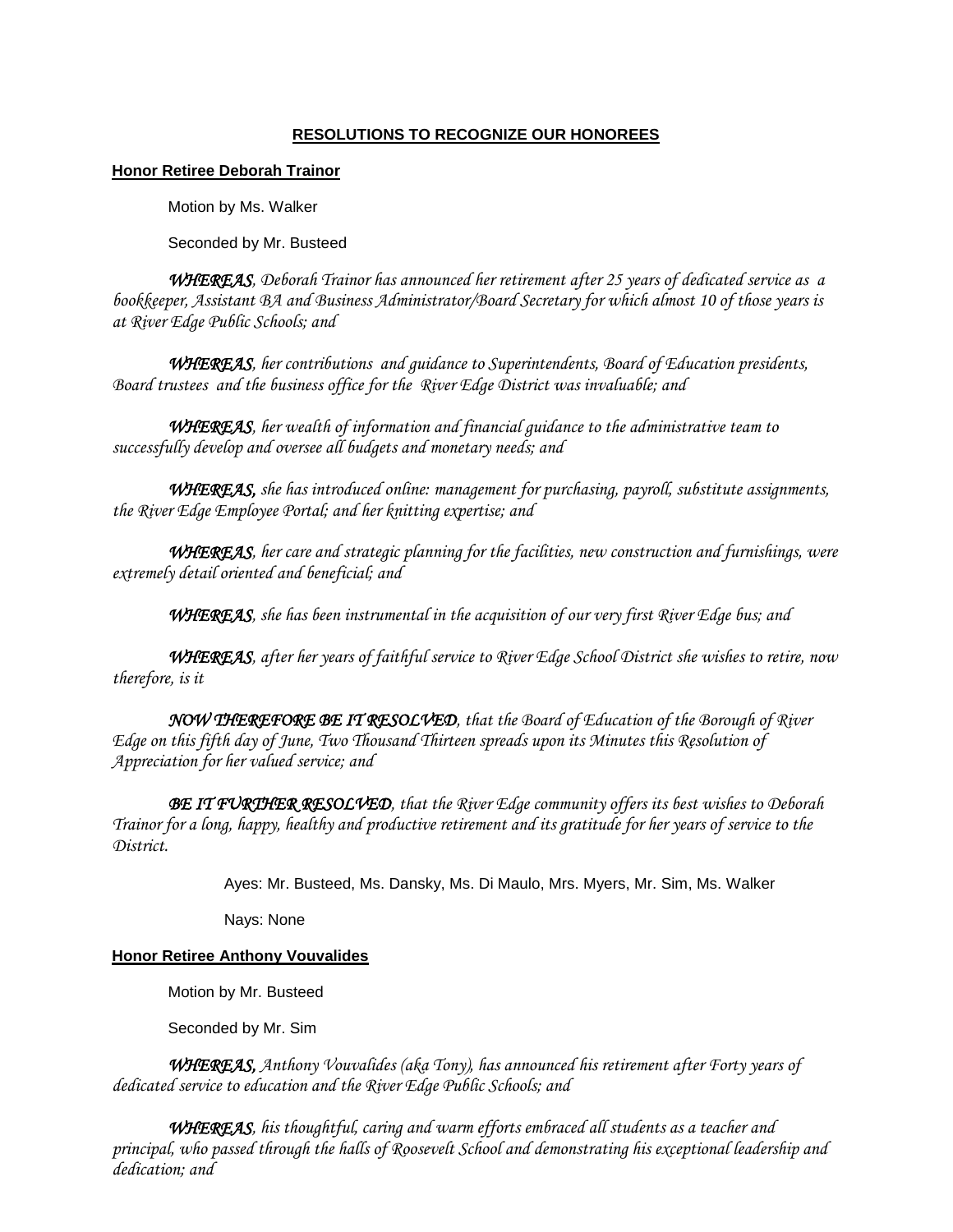*WHEREAS, Tony Vouvalides, the Hippy Dippy Weatherman has shared his love and expertise of instruction, especially in science, through bringing exciting experiences such as star gazing, young astronauts and the creation of the Discovery Room and brought innovative and hands-on experiences to his students and staff; and* 

*WHEREAS, Tony Vouvalides has been a leader, great administrative colleague, mentor, confidante, Snicker connoisseur and the lunch companion to many a hungry student and friend to the staff in River Edge and displayed his professionalism through committee work and continued staff development; and*

*WHEREAS, his communication with River Edge families, positively impacted the accomplishments for those he has touched, especially all the student scholars; and*

*WHEREAS, after his faithful service to River Edge schools, he wishes to retire; and*

*NOW THEREFORE BE IT RESOLVED, that the Board of Education of the Borough of River Edge on this fifth day of June, Two Thousand and Thirteen, spread upon its Minutes this Resolution of Appreciation for his valued service, and*

*BE IT FURTHER RESOLVED, that the River Edge community offers its best wishes to Anthony Vouvalides for a long, happy, healthy and productive retirement and its gratitude for his years of service to the school district.*

Ayes: Mr. Busteed, Ms. Dansky, Ms. Di Maulo, Mrs. Myers, Mr. Sim, Ms. Walker

Nays: None

## **Dedication of Discovery Lab**

Ms. Dansky read the resolution of dedicating the Roosevelt School Discovery Lab to Anthony Vouvalides. She stated that a plaque shall be permanently hung to honor Mr. Vouvalides for his exceptional contributions to the district.

Motion by Mr. Sim

Seconded by Ms. Dansky

*Whereas, Anthony Vouvalides has provided exceptional leadership for the River Edge Public Schools in his position as Principal, and*

*Whereas, he served as a teacher in Roosevelt School for seventeen years prior to becoming Principal, and*

 *Whereas, under Mr. Vouvalides' guidance, the Roosevelt School Discovery Lab has a tremendous impact on the science education of the children in the River Edge community, and*

*Whereas, a grateful community wishes to express its gratitude and respect for his many contributions to the public schools, children, and the community,*

## *Now Therefore be it Resolved, that the Roosevelt School Discovery Lab*

*is hereby dedicated to Anthony Vouvalides and a plaque shall be permanently hung to honor Mr. Vouvalides for his exceptional contributions to the district.*

Ayes: Mr. Busteed, Ms. Dansky, Ms. Di Maulo, Mrs. Myers, Mr. Sim, Ms. Walker

Nays: None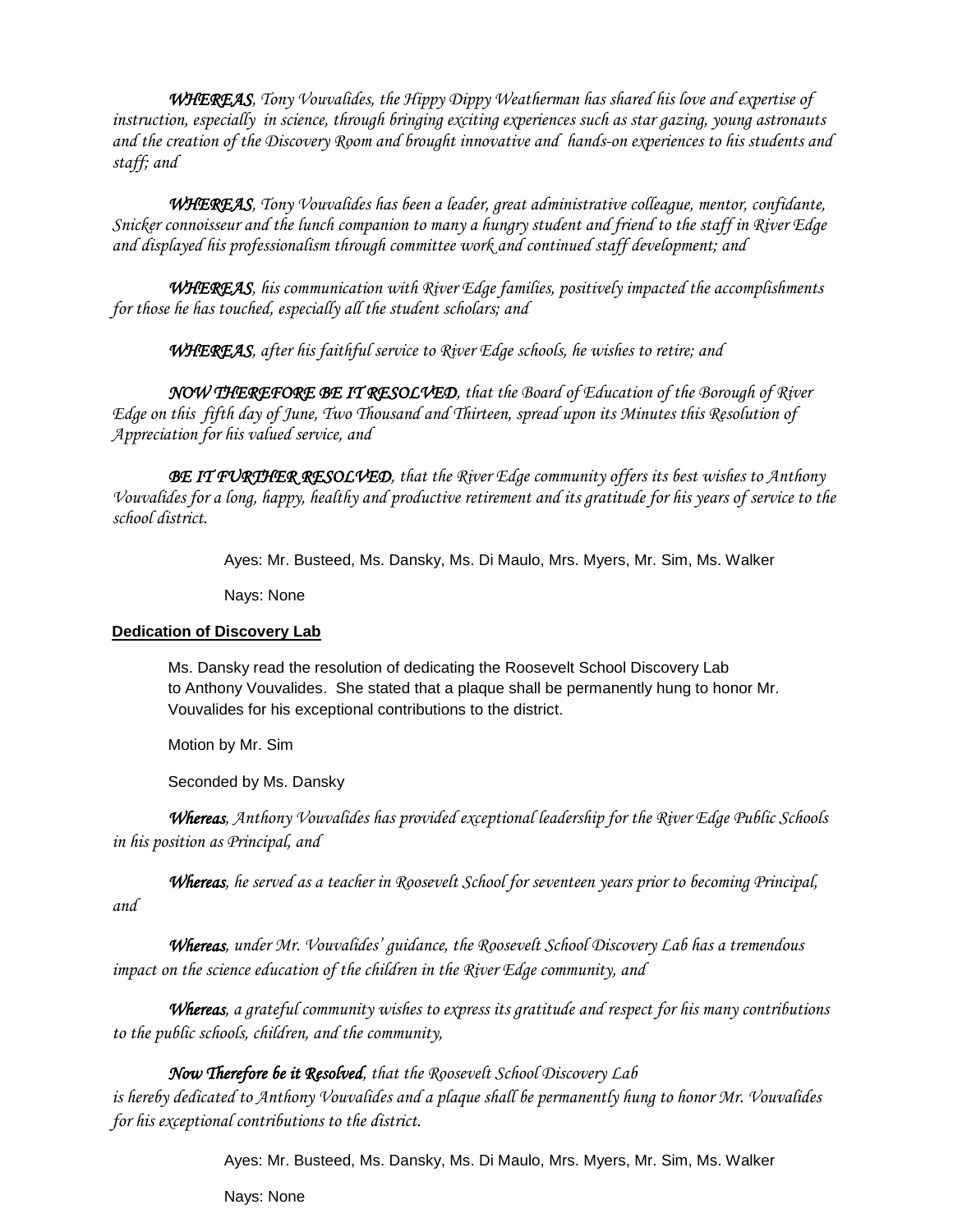# **Reception**

## **REPORTS**

## **SUPERINTENDENT**

Dr. Ben-Dov reported on the following:

- Dr. Ben-Dov gave the board members an update on the asbestos removal. There was a pre-construction meeting on Thursday, May 30, 2013. As legally required, every staff member will receive a notice regarding the asbestos removal and in the middle of June the parents will receive an email blast regarding it. Notices will be posted on all doors seven days prior to the beginning of the work.
- There will be an additional board meeting Monday, June 10, 2013. The Principal interviews will take place at this meeting. Dr. Ben-Dov would like to meet with the Personnel Committee before the meeting.
- The district will need to hire a Part-Time Resource Room Teacher. Interviews are taking place for this position.
- Dr. Ben-Dov stated there are seven kindergarten classes for the 2013-2014 school year. The district does not have to hire any additional teachers at this time as the eight teachers will move to a different grade level. She will report on all teacher movement when the information is complete.
- There was a HIB Incident to report. It involved two Cherry Hill  $6<sup>th</sup>$  graders (Students A-B) who made verbal comments to two Cherry Hill 6th graders (Students C-D). It was investigated and found to be HIB related. The families were notified and action against Students A-B took place. Students A-B had two recess detentions, had to write a letter of apology to Students C-D, and had to have sessions with the Pupil Assistance Counselor.
- Outdoors speakers are being placed at the schools so announcements can be heard outside. Dr. Ben-Dov believes this is a good safety measure.
- Dr. Ben-Dov received a proposal of a bill to postpone PARCC by two years. They would like to postpone it so schools can have time to adjust their program and equiptment.
- There will be a Technology meeting on Wednesday, June 12, 2013. On Monday, June 10<sup>th</sup> Dr. Den-Dov, Mrs. Heitman, and Mr. Tee will go and visit the districts of Upper Saddle River and Wyckoff to observe their technology. Recommendations will come after the committee meeting.
- Field Days started last week and will continue over the next few weeks.
- Today was a very uplifting day. A street sign in front of the Cherry Hill School was dedicated to our crossing guard Joe Maugeri. He was honored for his dedication in keeping the students, staff, and parents safe at his post. The Mayor and Council, students, faculty, and parents attended the ceremony.
- On Tuesday, May 28, 2013 Cherry Hill, Roosevelt, and New Bridge Center had a Walkathon to Celebrate Uniqueness.
- Assistants of the Year have been announced for the 2012-2013 School Year and the winners are Tara Decker for Cherry Hill School, Joanne Rivera for New Bridge Center,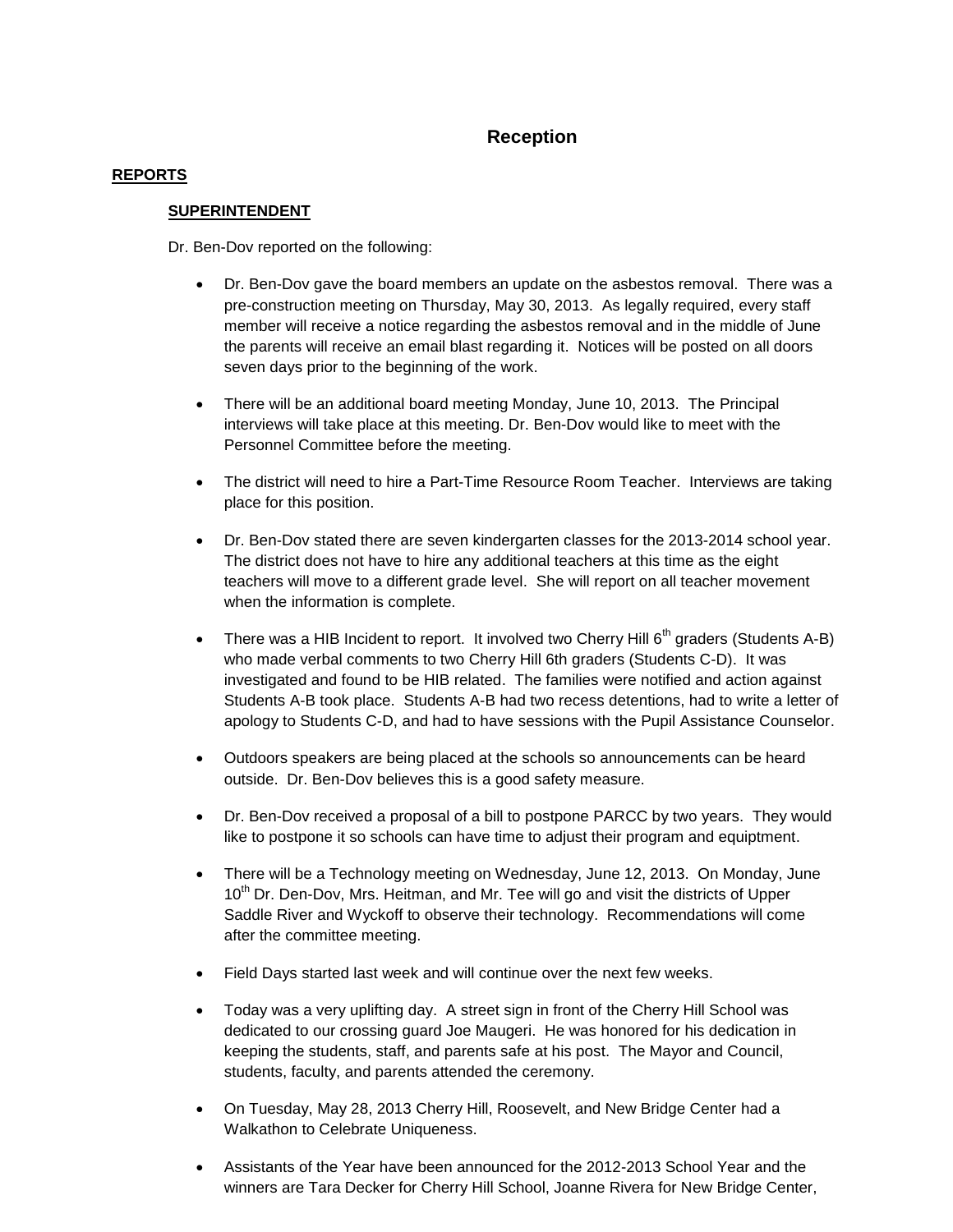and Dawn Gillies for Roosevelt School. Congratulations to the winners. A breakfast was held in their honor. This is a first time event, initiated by Ms. Gianna Apicella.

 Graduation for Cherry Hill will be on Monday, June 24, 2013 at 7:15 PM and Roosevelt's graduation will be on Tuesday, June 25, 2013 at 7:30 PM.

## **PRINCIPAL**

There was nothing to report at this meeting.

## **BOARD SECRETARY**

Ms. Trainor reported on the following:

- Unexpended funds from the current year budget will be available to fund a deposit to the Capital Reserve Fund. I am considering proposing the creation of a Maintenance Reserve Fund and making a small deposit to that account as well.
- Petitions for candidates to serve as members of the Board of Education were due on Tuesday, June 4, 2013 for the November elections. We have five candidates for the two open seats.

## **PRESIDENT**

Ms. Di Maulo reported on the following:

• The Board Self Evaluations are due by Thursday, June 6, 2013.

## **COMMITTEES**

 Ms. Dansky attended The Bergen County Coalition of School Administrators at the Annual Valedictorian Recognition Breakfast at The Fiesta on Tuesday, June 4, 2013.

## **MOTIONS TO BE ACTED UPON**

## **ADMINISTRATION/POLICY**

Motion by Ms. Walker

Seconded by Mr. Busteed

## Designation Board Secretary

that the Board of Education designate Patricia Salvati as Board Secretary from July 22, 2013 through June 30, 2014.

## Designation Attendance Officer

that the Board of Education designates Denise Heitman, Attendance Officer, for the 2013-2014 school year.

## Designation Homeless Student Liaison

that the Board of Education approve Denise Heitman, Homeless Student Liaison, for the River Edge School District for the 2013-2014 school year.

that the Board of Education approve the staff development training as per the schedules for June 2013 including relevant mileage reimbursement.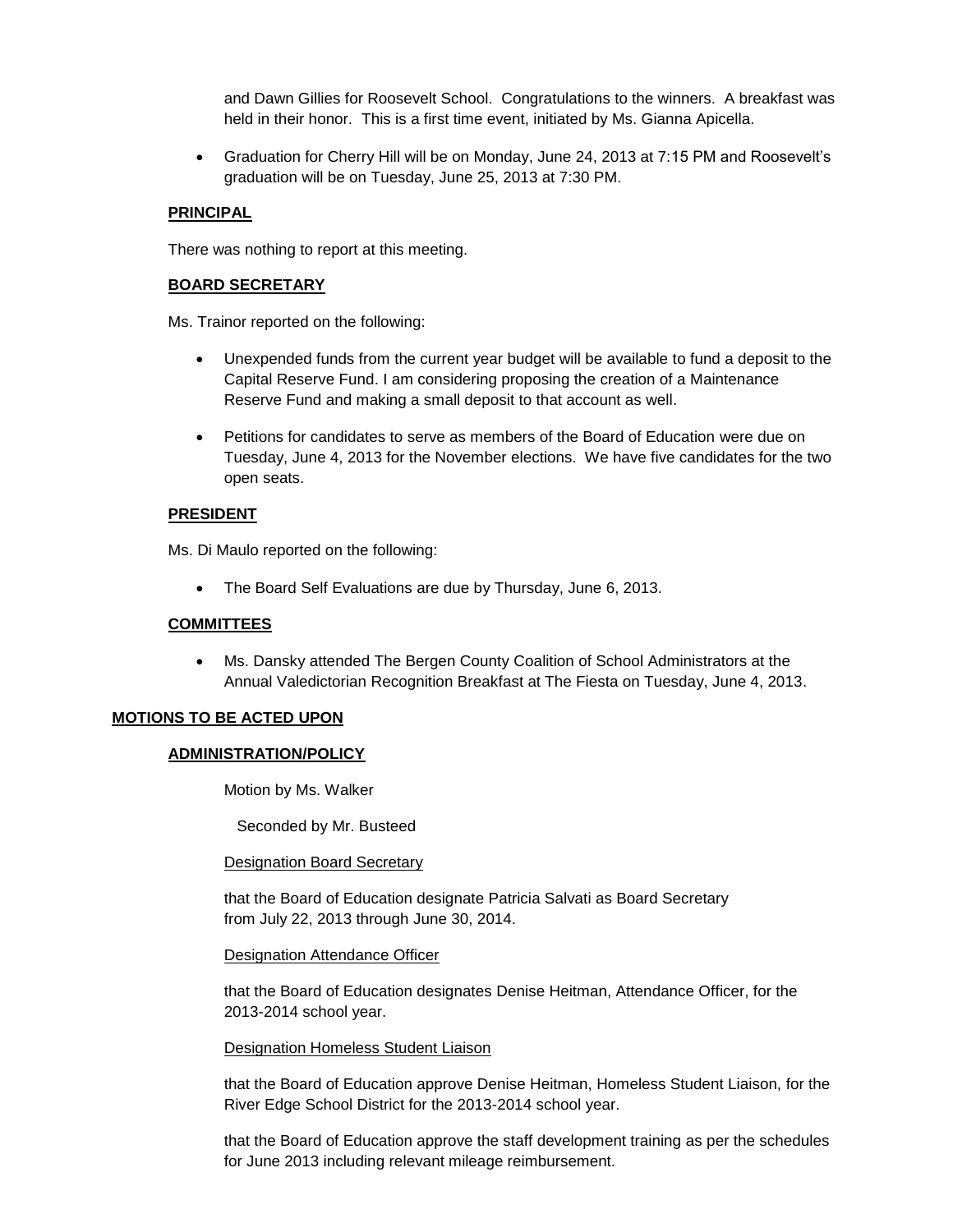that the Board of Education approve the summer hours beginning July 1, 2013 through August 31, 2013 for 12 month employees.

that the Board of Education approve the following fire and security drills: (Addendum)

| <b>School</b>      | <b>Fire Drills</b> | <b>Security Drills</b>        |
|--------------------|--------------------|-------------------------------|
| Cherry Hill School | May 8, 2013        | May 22, 2013 Evacuation Drill |
| Roosevelt School   | May 2, 2013        | May 17, 2013 Lock Down        |

that the Board of Education approve the staff development training as per the schedules for June 2013 including relevant mileage reimbursement.

Ayes: Mr. Busteed, Ms. Dansky, Ms. Di Maulo, Mrs. Myers, Mr. Sim, Ms. Walker

Nays: None

#### **CURRICULUM/EDUCATION** - None

#### **BUILDINGS & GROUNDS -** None

#### **FINANCE/GRANTS/GIFTS**

Motion by Mr. Busteed

Seconded by Mr. Sim

that the Board of Education authorize the payment due the following employees for unused sick days as per the REEA contract.

> Emily Bagliari JoAnn Jennings Judy Hunter

that the Board of Education authorize the payment due the following employee for unused sick days as per the REASA contract.

Anthony Vouvalides

that the Board of Education authorize the payment due the following employee for unused sick days as per the Business Administrator contract.

Deborah Trainor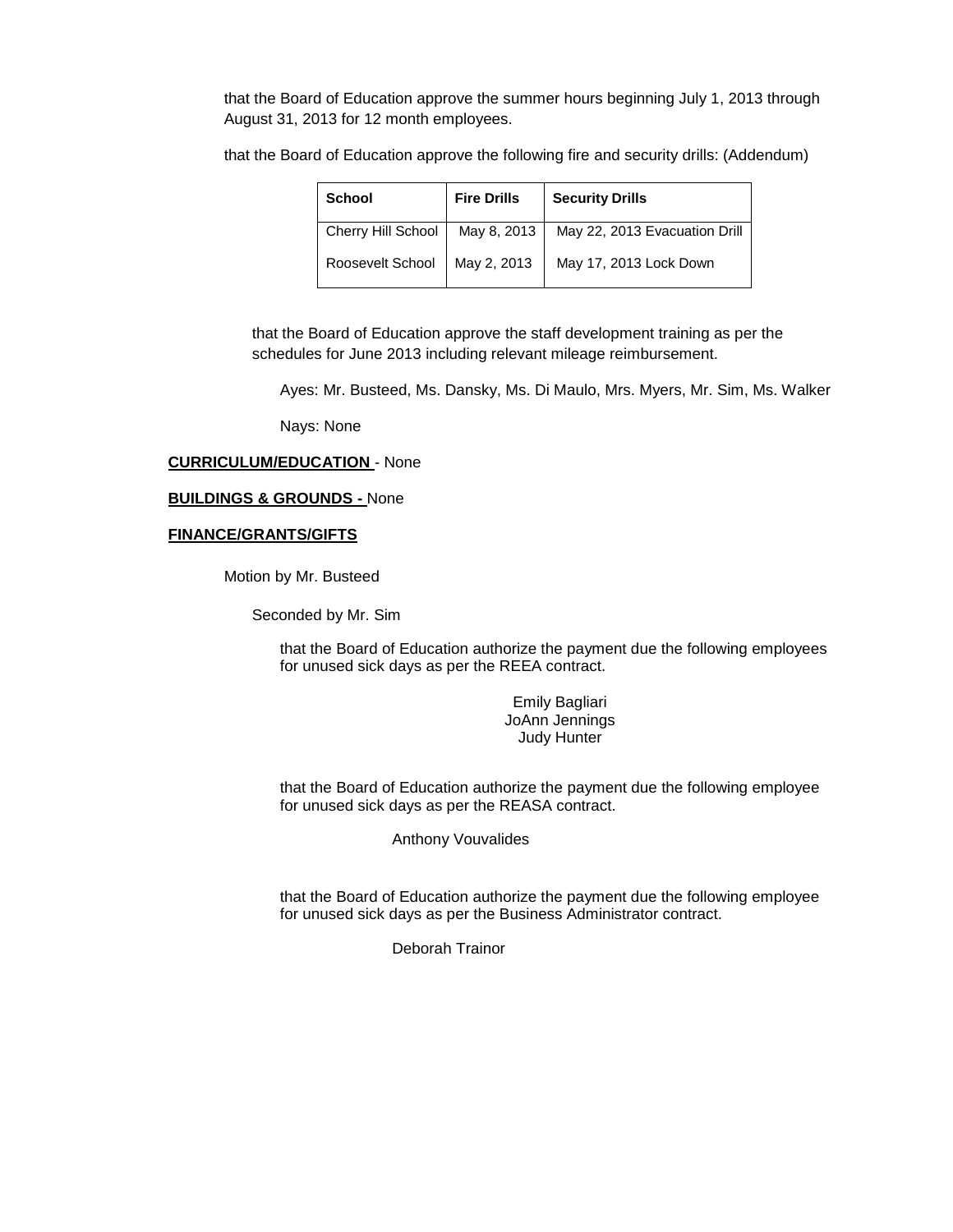That the Board of Education approve the Capital Project Bill List totaling \$16,787.45 issued therefore, and a copy of such warrant list be attached as part of these minutes.

|                                               |                              | June 5, 2013 |          |
|-----------------------------------------------|------------------------------|--------------|----------|
| Service                                       | Vendor                       | Amount       | PO#      |
| <b>CHS</b><br><b>Bathrooms</b><br>Renovations | Aero Plumbing<br>and Heating | \$16,787.45  | 13000270 |

Ayes: Mr. Busteed, Ms. Dansky, Ms. Di Maulo, Mrs. Myers, Mr. Sim, Ms. Walker

Nays: None

## **PERSONNEL**

Motion by Mr. Sim

Seconded by Ms. Dansky

that the Board of Education approve the following individuals to be approved for Morning Supervision Duty as per Article XIII Section 13.3 of the River Edge Education Association Contract Agreement.

> Katie O' Brien Katherine O' Reilly Reem Halabi Marilena Puma Ashley Adimando

that the Board of Education authorize the Business Administrator/Board Secretary to hire the following custodial helpers for 6 weeks beginning July 1, 2013 through August 9, 2013 for summer recess at a maximum of 40 hours per week.

| James Haggerty       | \$8.50 per hour |
|----------------------|-----------------|
| Kevin Hamilton       | \$8.25 per hour |
| <b>Brian Hamiton</b> | \$8.00 per hour |
| Kyle Levinsohn       | \$8.00 per hour |
| lan Louda            | \$8.00 per hour |

that the Board of Education, with the recommendation of the Superintendent, approve the employment of the following instructional aides for the Summer Enrichment Program, from July 1, 2013 to July 26, 2013, 4 hours per day at their contractual rate.

> Heather Ogden Tara Deckler Helen Belitz Sharon Francin Luciano Lo Schiavo Lauren Meccia Christina Taryla Michelle Van Buren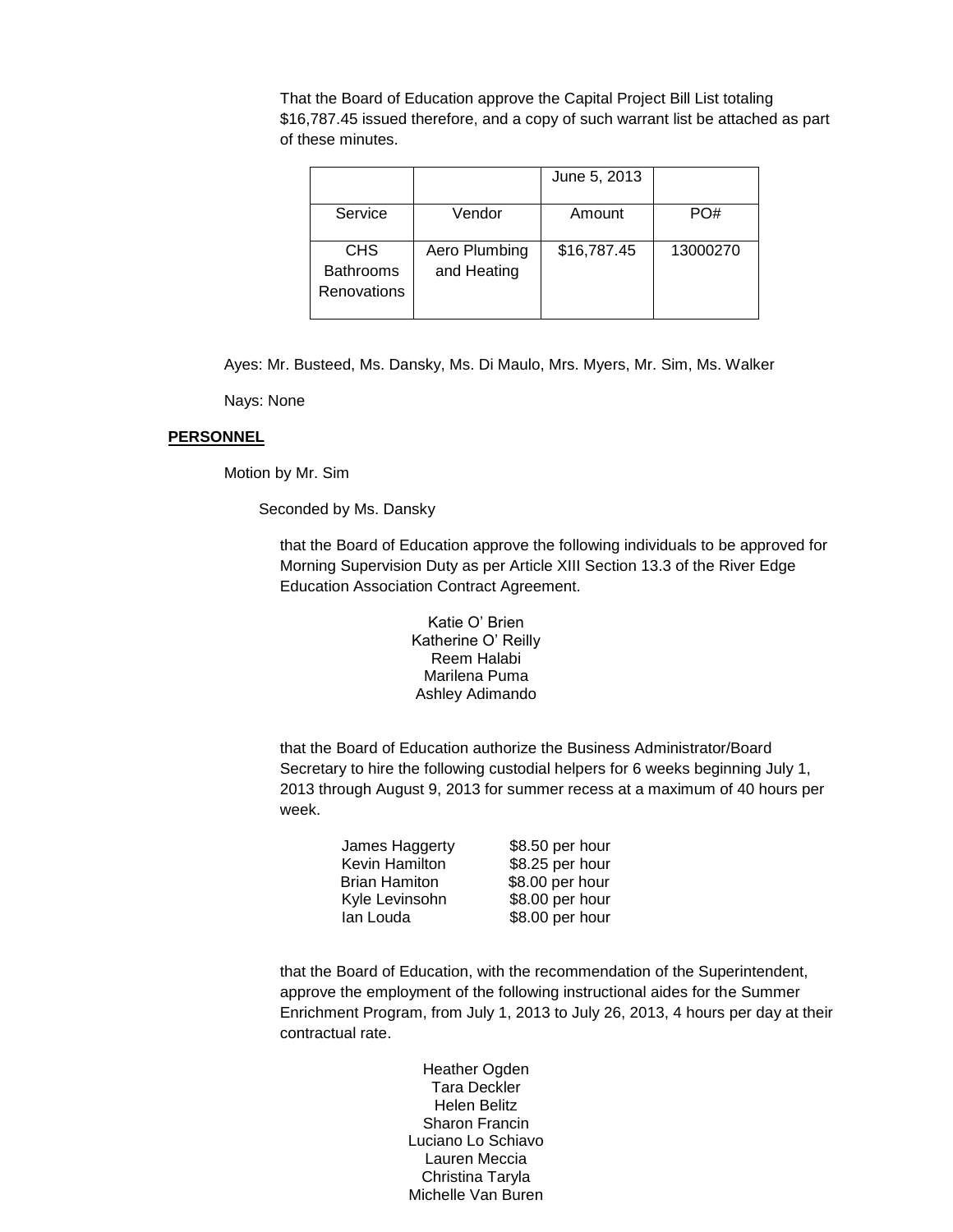Thippawon Arjarasumpun Dawn Iannantuano

that the Board of Education, with the recommendation of the Superintendent, approve the employment of the following teachers at their contractual per diem hourly rate, for the Summer Enrichment Program, from July 1, 2013 to July 26, 2013.

| <b>Name</b>        | <b>Hours</b>                                         |
|--------------------|------------------------------------------------------|
| <b>Kelly Hinds</b> | 8:30 - 12:30 (4 hours/day - per diem)                |
| Julie Fallon       | 8:30 - 12:30 Social Skills and Study Skills Teacher  |
|                    | (4hrs/day - per diem)                                |
| Ann Marie Calza    | $8:30 - 12:30$ (4hrs/day - per diem)                 |
| Gail Funtsch       | 8:30 - 12:30 (4hrs/day - per diem)                   |
| <b>Stacy Socha</b> | $8:30 - 11:30$ (up to 3hrs/day – current hourly rate |

that the Board of Education, with the recommendation of the Superintendent, approve the employment of ABA Aides for the Building Bridges Extended School Year Program, from July 1, 2013 to July 31, 2013, 8:00 AM to 1:00 PM.

| Albrizio, Judy                                         | Blackwell, Alexandria |
|--------------------------------------------------------|-----------------------|
| Birger, Leetal                                         | Coquel, Theresa       |
| Manning, Wendy                                         | Lloyd, Sheryl         |
| Raffa, Cathleen                                        | Watson, Christine     |
| Wallace, Deanna                                        | Rivera, Joanne        |
| Ofshinsky, Carol                                       | Connors, Debbie       |
| Drill, Aledia                                          | Kyritz, Wendy         |
| Otero, Ahinoa                                          | Bastable, Mary        |
| Lawler, Kathleen                                       | Nyhan, Cathy          |
| Capozzi, Rhonda                                        | Sherman, Nancy        |
| Yphantides, Laura                                      | Maurice, Dianna       |
| Morgan, Alanna                                         | Vouncino, Alicia      |
| Ofshinsky, Sandy                                       | Runfeldt, Tyne        |
| Batista, Melvin                                        | Ogden, Greg           |
| Parany, Kathryn                                        |                       |
| Jennifer Diller ** Is only working until July 26, 2013 |                       |

that the Board of Education, with the recommendation of the Superintendent, approve the employment of the following Speech Therapists for the Building Bridges Extended School Year Program from July 1, 2013 to July 31, 2013.

| <b>Name</b> | Title            |
|-------------|------------------|
| Risa Louda  | Speech Therapist |

that the Board of Education, with the recommendation of the Superintendent, approve the employment of the following therapists for the Extended School Year Program from July 1, 2013 to July 31, 2013, not to exceed 35 hours, at \$80.00 per hour.

| Name                      | Title                                                              |
|---------------------------|--------------------------------------------------------------------|
| <b>Christy Rutherford</b> | Physical Therapist (up to 2 days per week) 8:30-<br>12:30          |
| Karen Willick             | Occupational Therapist (up to 2 days per week)<br>8:30-12:30 A Day |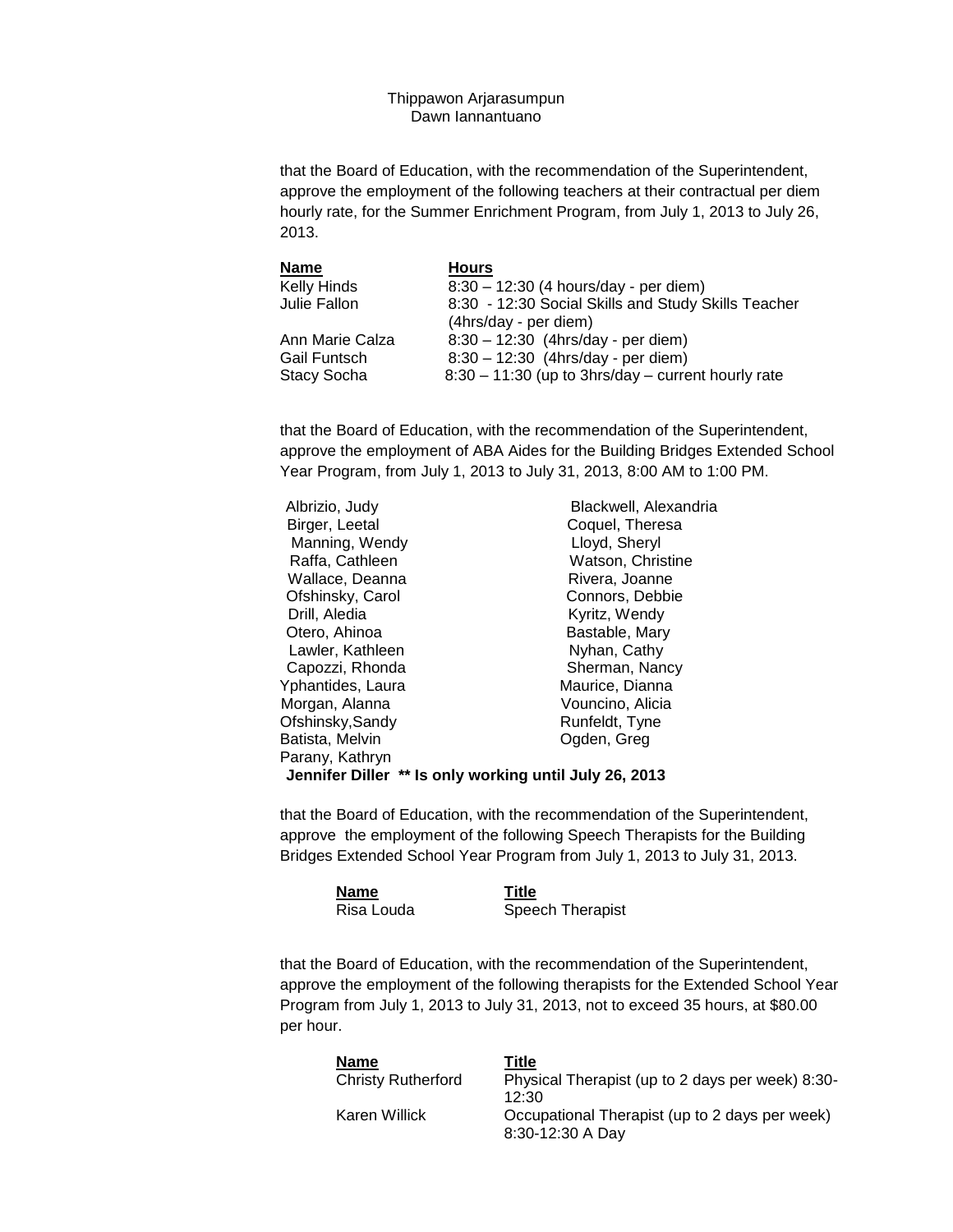that the Board of Education, with the recommendation of the Superintendent, approve Judith Albrizio, Clerical Aide, for a maximum of 20 hours per week, from July 1, 2013 to August 31, 2013 at \$18.00 per hour.

that the Board of Education, with the recommendation of the Superintendent, approve James Levis, bus driver for the Building Bridges Extended School Year Program, \$23.00 per hour at a maximum of 23 hours per week, from July 1, 2013 to July 31, 2013.

that the Board of Education accept, with regret, the resignation of Gabriele Polacek, Part-Time Instructional Aide, effective June 27, 2013.

that the Board of Education approve the Instructional Technology Coach Job Description (Addendum)

that the Board of Education with the recommendation of the Superintendent, approve Pauline Choi, Teacher, starting September 1, 2013 through June 30, 2014.

that the Board of Education with the recommendation of the Superintendent, approve Emma Halik, Teacher, September 1, 2013 through June 30, 2014.

that the Board of Education, with the recommendation of the Superintendent approve training for Building Bridges Staff and ABA Aides, August 2013 (addendum).

that the Board of Education, with the recommendation of the Superintendent, approve the employment of the following ABA Aides for the Building Bridges Extended School Program, In-Home Instruction, \$35.00 per hour from August 1, 2013 to August 31, 2013.

| <b>Staff Members</b> | <b>Hours</b> |
|----------------------|--------------|
| Deanna Wallace       | 55           |
| Sheryl Lloyd         | 15           |
| <b>Tyne Runfeldt</b> | 30           |
| Nancy Sherman        | 40           |
| Sandy Blackwell      | 45           |
| Debbie Connors       | 40           |
| Laura Yphantides     | 25           |

that the Board of Education accept, with regret, the retirement of Denise Thorson, Region V Transportation Coordinator, effective August 1, 2013.

Ayes: Mr. Busteed, Ms. Dansky, Ms. Di Maulo, Mrs. Myers, Mr. Sim, Ms. Walker

Nays: None

## **RIVER EDGE SPECIAL EDUCATION** – None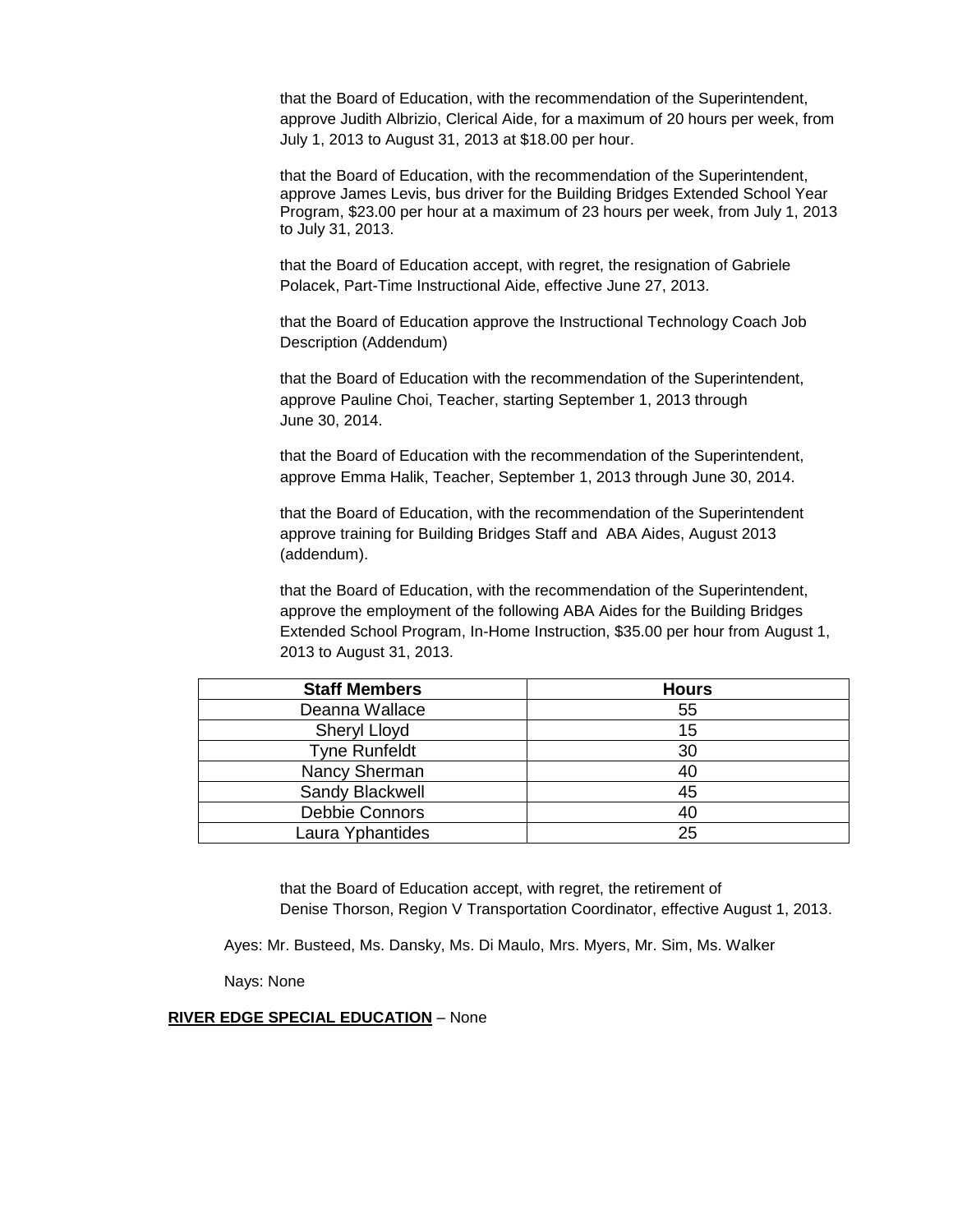#### **REGION V ADMINISTRATION & TRANSPORTATION**

Motion by Ms. Dansky

Seconded by Mrs. Myers

**BE IT RESOLVED THAT THE REGION V COUNCIL FOR SPECIAL EDUCATION WILL PROVIDE SHARED SERVICES FOR ITS MEMBER DISTRICTS AND BE IT FURTHER RESOLVED THAT THE RIVER EDGE BOARD OF EDUCATION,** upon recommendation of the Superintendent,, approves the following Region V Shared Services Consultants, Psychologists, Learning Disabilities Teacher Consultants, Social Workers, Speech Language Specialists, Occupational and Physical Therapists and Translators to provide evaluations, direct services and consultation, to non-public and public schools for member districts upon request for the 2013-2014 school year.

| Roberta Cozik               | Speech and Language Specialist                 |
|-----------------------------|------------------------------------------------|
| Darcy Matthys               | Speech and Language Specialist                 |
| <b>Deborah Roberts</b>      | Speech and Language Specialist                 |
| Elana Burnat                | Speech and Language Specialist                 |
| Elissa Melzer               | Speech and Language Specialist                 |
| Joan Page Durante           | Speech and Language Specialist                 |
| Jonathan Rand               | Speech and Language Specialist                 |
| Karen Wagner                | Speech and Language Specialist                 |
| Megan Bisi                  | Speech and Language Specialist                 |
| Rachel Friedman             | Speech and Language Specialist                 |
| Robert Axelrod              | Speech and Language Specialist                 |
| Rona Himber                 | Speech and Language Specialist                 |
| Ronnit Rich                 | Speech and Language Specialist                 |
| Sarah Taragin               | Speech and Language Specialist                 |
| Shira Stokar Kessock        | Speech and Language Specialist                 |
| <b>Indira Brcvak</b>        | Speech and Language Specialist                 |
| Stephanie Morgan            | Teacher of the Deaf                            |
| Kerry Shelby                | Teacher of the Deaf                            |
| Arlene Cox                  | <b>ESL Teacher</b>                             |
| Johanna Bargisen            | Behaviorist                                    |
| Lauren Kryzak               | Behaviorist                                    |
| Learning By Design          | Behaviorist                                    |
| Stephanie Javier            | Behaviorist                                    |
| <b>Voices Now</b>           | Behaviorist                                    |
| Aida Rosado                 | <b>Bilingual Learning Disabilities Teacher</b> |
|                             | Consultant                                     |
| Arlene Brofsky              | Learning Disabilities Teacher Consultant       |
| Marilyn Layton              | Learning Disabilities Teacher Consultant       |
| Aviva Goldwasser            | <b>Bilingual Occupational Therapist</b>        |
| <b>Christine Moran</b>      | <b>Occupational Therapist</b>                  |
| Jennifer Schoenbrun         | <b>Bilingual Occupational Therapist</b>        |
| Jenny Salas Shatzel         | <b>Occupational Therapist</b>                  |
| Jessica Landa               | <b>Occupational Therapist</b>                  |
| Raya Redlich                | <b>Occupational Therapist</b>                  |
| Sara Morin                  | <b>Occupational Therapist</b>                  |
| Sheri Wadler                | <b>Occupational Therapist</b>                  |
| Susan Dresdner              | <b>Occupational Therapist</b>                  |
| Yaffa Markowitz             | <b>Occupational Therapist</b>                  |
| <b>Theresa Alston</b>       | <b>Occupational Therapist</b>                  |
| <b>Caitlin Puente</b>       | Physical Therapist                             |
| Jana Zimmerman              | <b>Physical Therapist</b>                      |
| Lena Gazetas                | <b>Physical Therapist</b>                      |
| Michal Porath               | <b>Physical Therapist</b>                      |
| Rachel Secemski             | <b>Physical Therapist</b>                      |
| Sabrina Tate Rawson Hagerty | <b>Physical Therapist</b>                      |